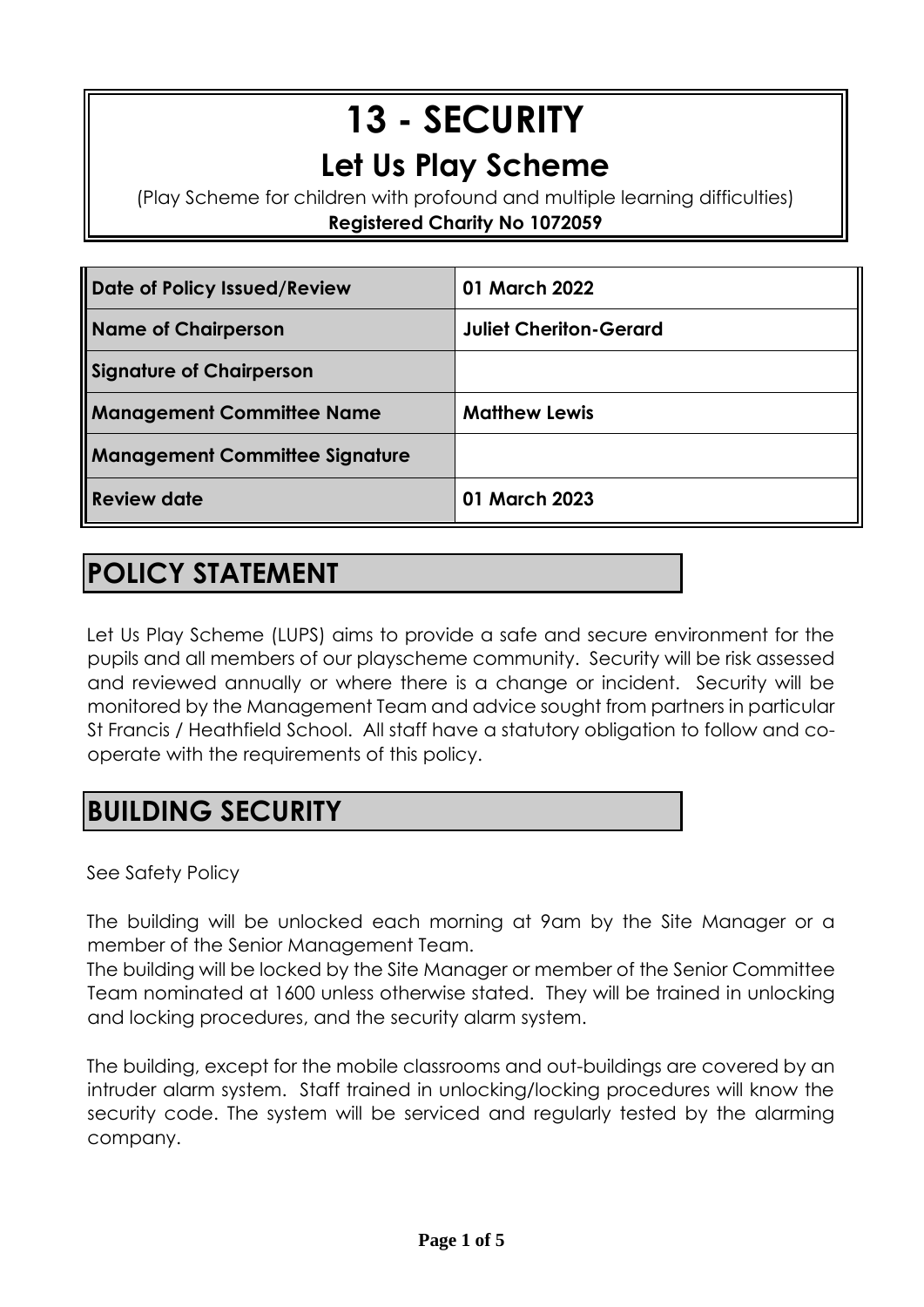The Site Manager is responsible for keys to the building. Allocated keys will be recorded. Other school keys will be stored in the key box or will be available in designated places.

Security patrols are provided at weekends and during holiday periods through an external contractor. Reports of any incidents are sent to the school. The contractor is the first named contact if the alarm is triggered. The Site Manager or nominated member of the LUPS Senior Management Team must wait for the contractor or police if called to the site before entering the building.

Buildings will be maintained to a high standard of repair. Objects will not be left around that may aid intruders climbing onto the flat roofs. The school is fitted with a Mosquito deterrent.

The school boundaries will be checked daily and maintained in a good condition. The Site Manager will look for signs of trespass and vandalism. We will be vigilant for evidence of drug abuse and sexual activity on site. All litter and other materials will be removed and disposed of safely. If any staff when conducting checks identify any of this then it is to be brought to the immediate attention of the Site Manager or Senior Management Team. The Police will be informed where necessary.

Routes into and around the building and the car park will be lit by external lighting.

All visitors to the Site should report to the reception.

Visitors will sign in and read the Health and Safety advice.

Visitors should wear a Visitors badge at all times.

County Council, Health and Social Care Colleagues can use their identity badges. Visitors should be supervised by staff at all times

Admin staff are alerted to visitors by a call system and can see into the lobby.

Staff should challenge unknown persons in the building or seek support if concerned.

Staff should sign in and out of the building.

The site and buildings are not covered by CCTV.

Doors with codes: front, back, playground, therapy centre, nursery 2/3 shared area, Jo Collet House, Key Stage 4.

Codes should be changed on a regular basis.

All external doors should be kept locked to prevent intruders gaining access and children and young people escaping.

While the children and young people are using the grounds or during spells of hot weather doors will be open. At these times staff should be extra vigilant for unknown persons in the grounds.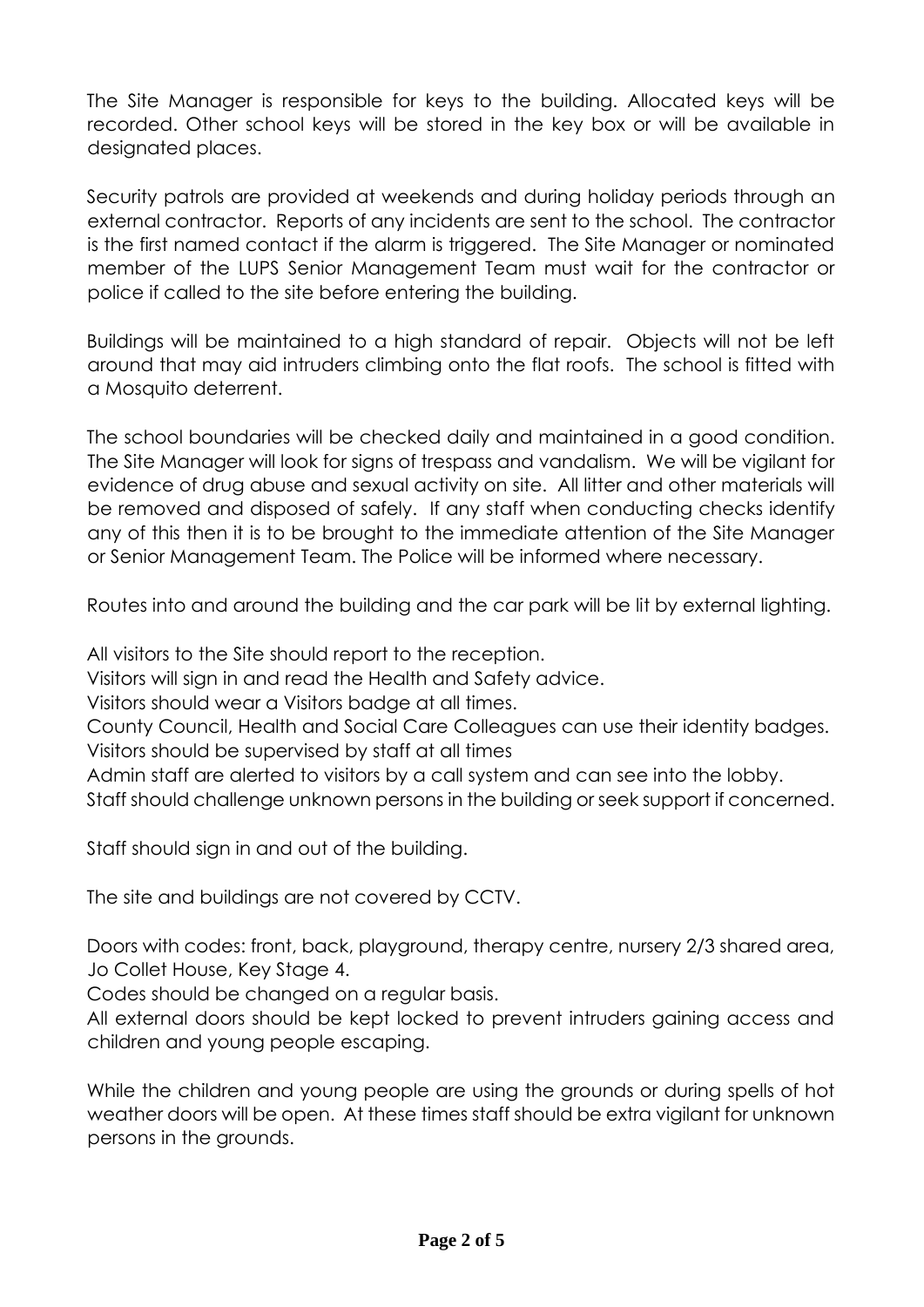Communication. If staff are concerned at any time they should seek support through use of the unit walkie-talkies.

The Playscheme will seek and maintain good relationships with other schools on site, neighbours and the local Police.

#### **EQUIPMENT**

Valuable equipment such as computers should be stored securely or out of view from windows. Valuable equipment will be security marked.

Staff laptops, and other valuables should be transported home out of view in the car boot (but not left in the boot when the car is unattended).

#### **PERSONAL SECURITY**

See Equality & Diversity Policy (6)

Staff should not be open to violence, abuse or bullying in the workplace.

Staff will be advised on how to manage such situations if they arise and further detail can be found in the Equality and Diversity Policy.

All such incidents should be reported.

Personal belongings should be stored in the staff room which will be closed whilst the playscheme is running. Staff are advised not to bring any unnecessary valuables onto the playscheme.

Personal belongings should not be kept on site overnight.

Any incidents of theft will be reported to the police.

Staff should consider carefully before posting personal information on social networking sites.

## **FINANCIAL SECURITY**

LUPS will follow protocols for dealing with finances as laid out by the Charity Commission.

Robust procedures are in place.

LUPS do not accept or withdraw any cash.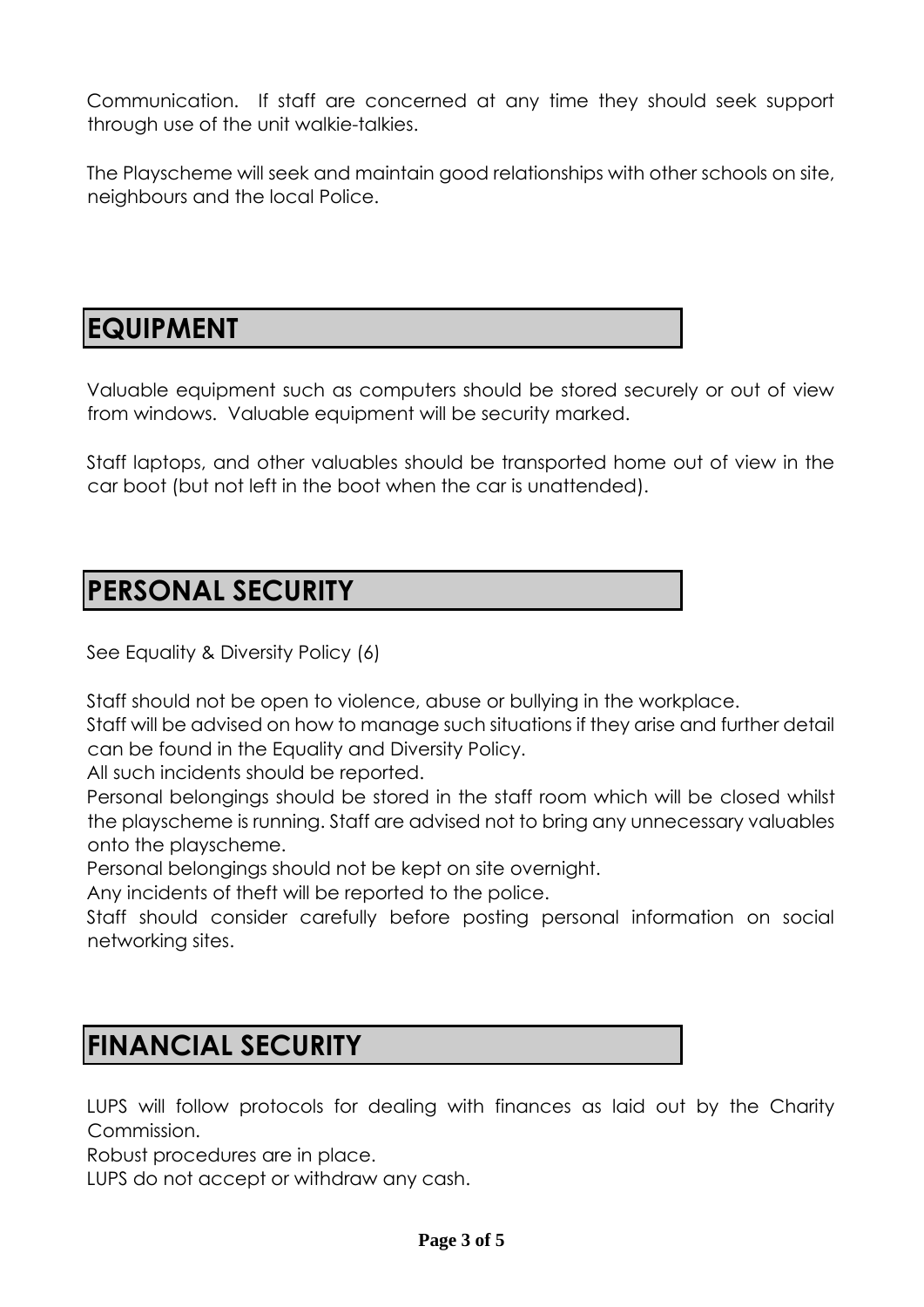All transactions involving the finances of LUPS will be authorised by at least two members of the Senior Management Team.

The finances of LUPS will be scrutinised by the Committee, and annual external audit. Audited accounts are submitted to the Charity Commission annually.

#### **INFORMATION**

See Confidentiality Policy (7)

Staff must respect confidentiality at all times.

Information about the playscheme, children and young people, families and colleagues should not be shared with people who are not part of the playscheme community. Staff should not post such information on social networking sites.

Increasing amounts of information are being stored on computers and access to this should be kept to only those who require access.

Paper records are archived and stored with the Chairperson or Playscheme Manager.

Personnel information is stored securely and access is restricted.

# **SAFEGUARDING**

See Safeguarding Policy (5)

Staff should follow procedures outlined in the Safeguarding Policy and their training. Staff and volunteers will be required to undergo an interview, and provide at least 2 references

All Staff aged 16 and over must undertake an Enhanced DBS check.

Staff should consider the safety of their assigned children and young people at all times.

The children and young people have one to one support, and there are two Senior Staff in every area so at no time should any member of staff be left alone with a child or young person.

The building should be secure: staff must be vigilant that children and young people do not abscond from the school site.

Through risk assessments staff must make sure that all activities are safe for the children and young people.

No photographs are permitted of the children and young people unless prior authorisation is given by the parent carer, and under the supervision of a member of the Senior Management Team utilising the camera authorised.